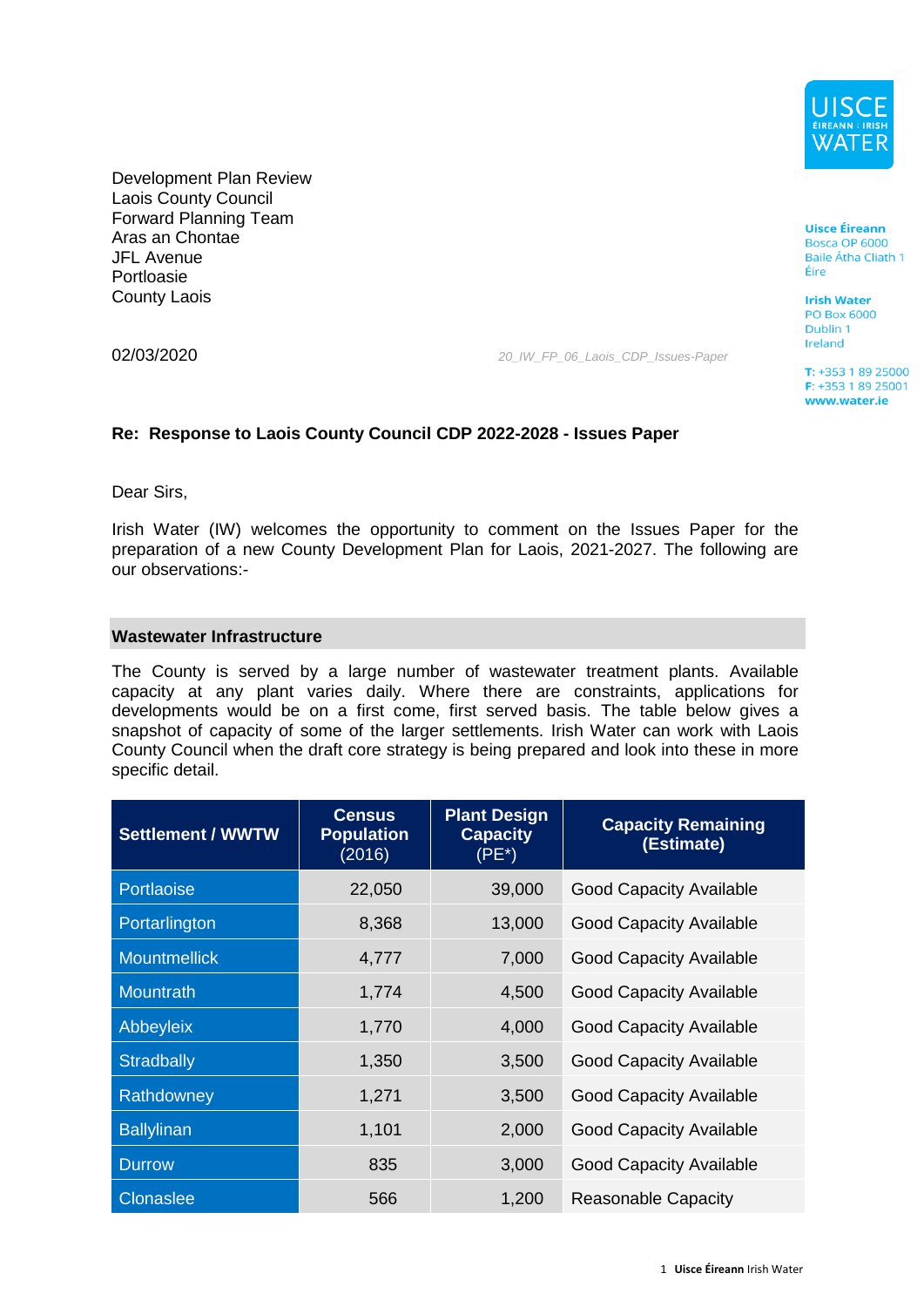| <b>Ballyroan</b>        | 563 | 600   | Constrained                    |
|-------------------------|-----|-------|--------------------------------|
| <b>Borris-in-Ossory</b> | 508 | 1,626 | <b>Good Capacity Available</b> |
| <b>Ballinakill</b>      | 445 | 700   | <b>Modest Capacity</b>         |
| Castletown              | 436 | 500   | <b>Modest Capacity</b>         |

*Ballybrittas and Coolrain are also constrained.*

*\* PE – Population Equivalent*

There are a number of constraints in the sewer network, Portlaoise in particular. A Drainage Area Plan (DAP) is being prepared for the town & Irish Water and Laois County Council are currently working together to complete growth projections.

The study is modelling the existing sewer network and future scenarios. A range of solutions will be developed to overcome the current constraints. Projects that are not part of IWs current Capital Investment Programme (2020-2024) may not be completed within the life span of this next County Development Plan and therefore, would have to be developer led. Irish Water can work with developers to form the best solution for a particular site. This would be through the Connections and Developer Services section of Irish Water's website. <https://www.water.ie/connections/developer-services/>

### **Water Infrastructure**

The National Water Resources Plan team are currently assessing the "optioneering" options in for the 25 year plan to address the water need for the Midlands Area to deliver secure, reliable and sustainable long-term water supplies which facilitate domestic and economic development (subject to the constraints of the Irish Water Capital Investment Programme).

# **Suggested Text for the draft CDP**

With reference to text in the current CDP, we suggest the inclusion of the following updated text (or similar) for Chapter 6 (Infrastructure), where applicable.

# **Context**

Irish Water is responsible for the provision of public water supply, wastewater collection and treatment services. It is an objective of Irish Water to provide both drinking water and wastewater capacity to facilitate growth in accordance with core strategies at county level, and with national and regional planning policies and objectives (subject to the constraints of the Irish Water Capital Investment Programme). The Council retains its role in facilitating the provision of adequate water services, in conjunction with Irish Water, at a local level, through Service Level Agreements (SLAs).

#### **The National Water Resources Plan**

Irish Water is preparing for the future by developing the National Water Resources Plan (NWRP). The strategic plan for water services will outline how we move towards a sustainable, secure and reliable public drinking water supply over the next 25 years, whilst safeguarding our environment. The NWRP will outline how Irish Water intends to maintain the balance between our supply from water sources around the country and demand for drinking water over the short, medium and long-term. This will allow preparation for the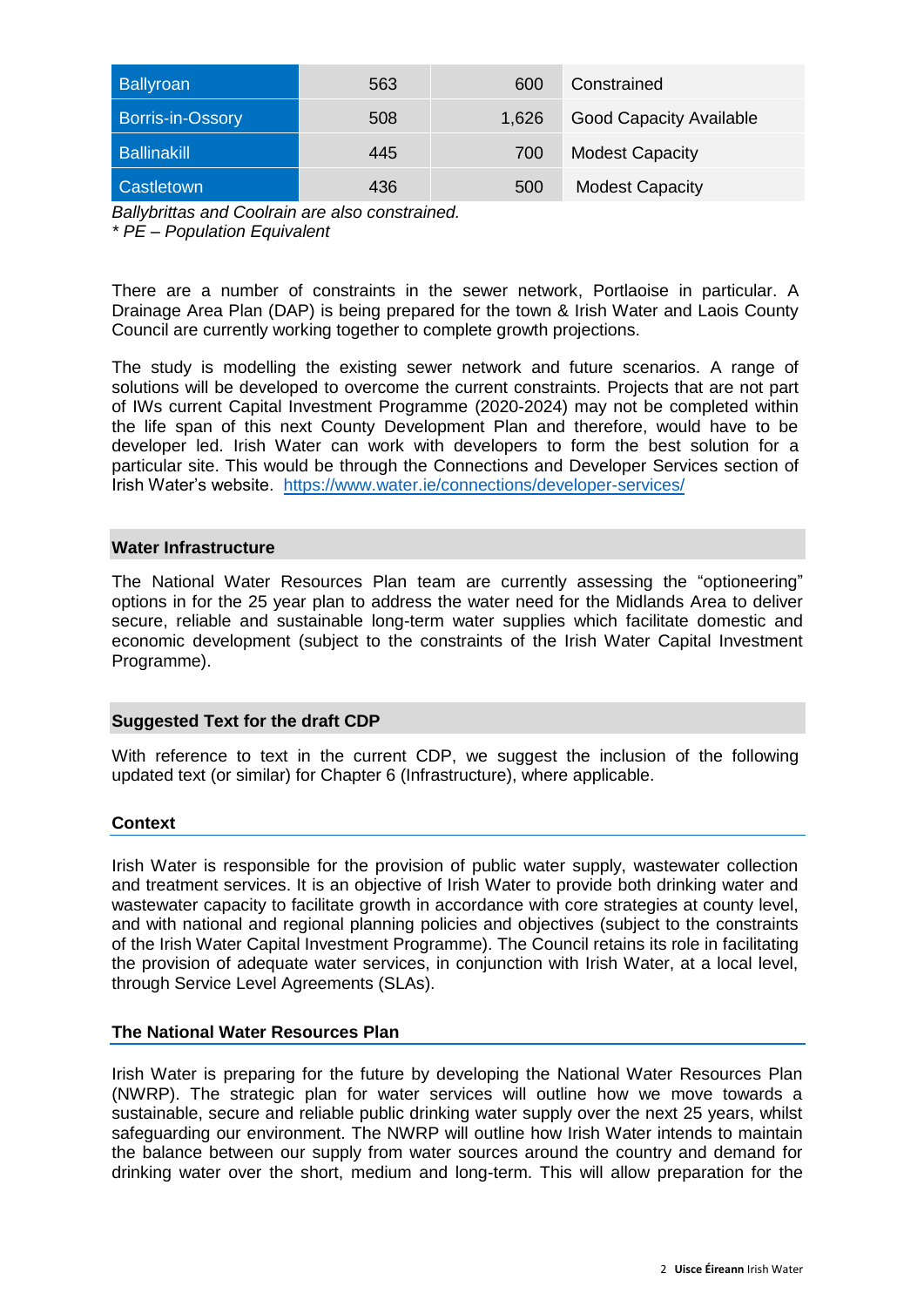future and ensure the provision of sufficient safe, clean drinking water to facilitate the social and economic growth of our country.

#### **The Water Services Strategic Plan**

In 2015 Irish Water published its Water Services Strategic Plan (WSSP), which sets out strategic objectives for the delivery of water services over a 25 year period and sets a context for investment and implementation plans. This plan is reviewed every five years. Irish Water and the Council will continue to work together to identify the water services required to support planned development in line with national and regional planning policies for inclusion in the Irish Water Capital Investment Plans.

#### **Irish Water Capital Investment Plan**

The Capital Investment Programme (CIP) of Irish Water outlines the indicative priorities and investments in water services infrastructure over the plan period. This CIP aims to deliver improvements in drinking water quality, leakage, wastewater compliance, business efficiencies and customer service. The CRU review and approve Irish Water's CIP. The current investment plan covers the period from 2020 – 2024.

# **Suggested Policies – Water Supply & Distribution**

*It is the policy of the Council to work in conjunction with Irish Water to protect existing water infrastructure, to maximise the potential of existing capacity and to facilitate the timely delivery of new water services infrastructure to facilitate future growth.* 

### **Objective 1**

To protect both ground and surface water resources and to work with Irish Water to develop and implement Water Safety Plans to protect sources of public water supply and their contributing catchment.

#### **Objective 2**

To ensure that adequate water services will be available to service development prior to the granting of planning permission for those developments and to require developers to consult Irish Water regarding available capacity, prior to applying for planning permission.

#### **Objective 3**

To minimise wastage of water supply by requiring new developments to incorporate water conservation measures

#### **Objective 4**

Provide guidance and advice regarding the protection of water supply to private wells with the overall responsibility remaining with the householder.

#### **Objective 5**

Promote the sustainable use of water and water conservation in existing and new development within the County and encourage demand management measures among all water users.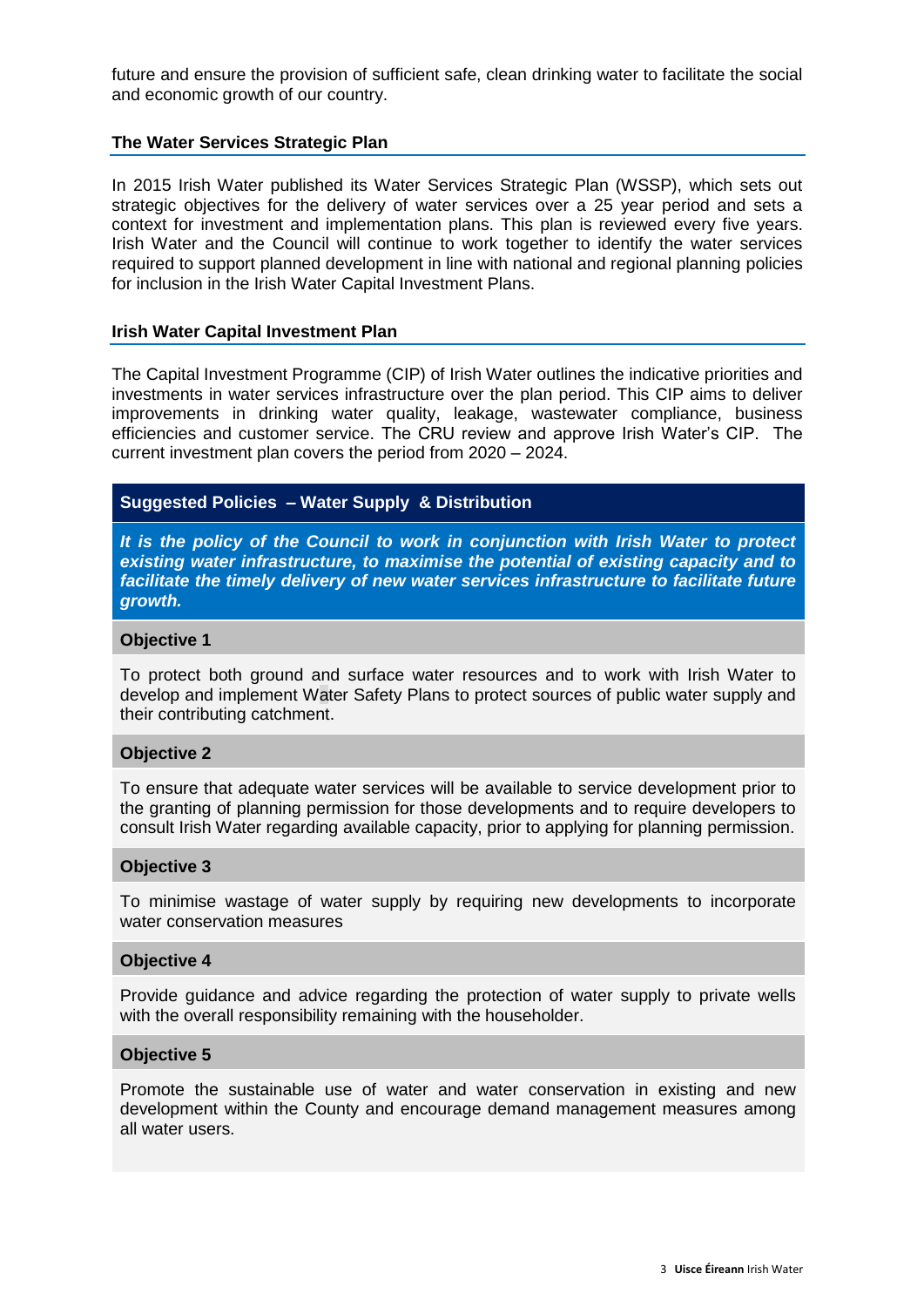### **Suggested Policies – Wastewater Collection and Treatment**

*It is the policy of the Council to work in conjunction with Irish Water to protect existing wastewater infrastructure, to maximise the potential of existing capacity and to facilitate the timely delivery of new wastewater services infrastructure to facilitate future growth.* 

#### **Objective 6**

Liaise with and work in conjunction with Irish Water during the lifetime of the plan for the provision, extension and upgrading of waste water collection and treatment systems in all towns and villages of the County to serve existing populations and facilitate sustainable development of the County, in accordance with the requirements of the Settlement Strategy and associated Core Strategy.

### **Objective 7**

Liaise with Irish Water to ensure the provision of wastewater treatment systems in order to ensure compliance with existing licences, *EU Water Framework Directive, River Basin Management Plans, the Urban Waste Water Directive and the EU Habitats Directive*.

### **Objective 8**

To prohibit the discharge of additional surface water to combined sewers and promote Sustainable Urban Drainage Systems (SUDs) and solutions to maximise the capacity of towns with combined drainage systems.

#### **Objective 9**

To require all new development to provide a separate foul and surface water drainage system and to incorporate sustainable urban drainage systems.

#### **Objective 10**

To promote the changeover from septic tanks to collection networks in all cases where this is feasible (subject to connection agreements with Irish Water) and that all new developments utilise and connect to the public wastewater infrastructure.

#### **Objective 11**

To ensure that the Local Authority provides adequate storm water infrastructure in order to accommodate the planned levels of growth within the plan area, and to ensure that appropriate flood management measures are implemented to protect property and infrastructure

#### **Objective 12**

To refuse residential development that requires the provision of private waste water treatment facilities, other than single house systems.

#### **Objective 13**

To ensure that private wastewater treatment plants, where permitted, are operated in compliance with their wastewater discharge licence, in order to protect water quality. *(EPA's Code of Practice Wastewater Treatment and Disposal Systems Serving Single Houses (PE. ≤10) (EPA 2009), as may be amended).*